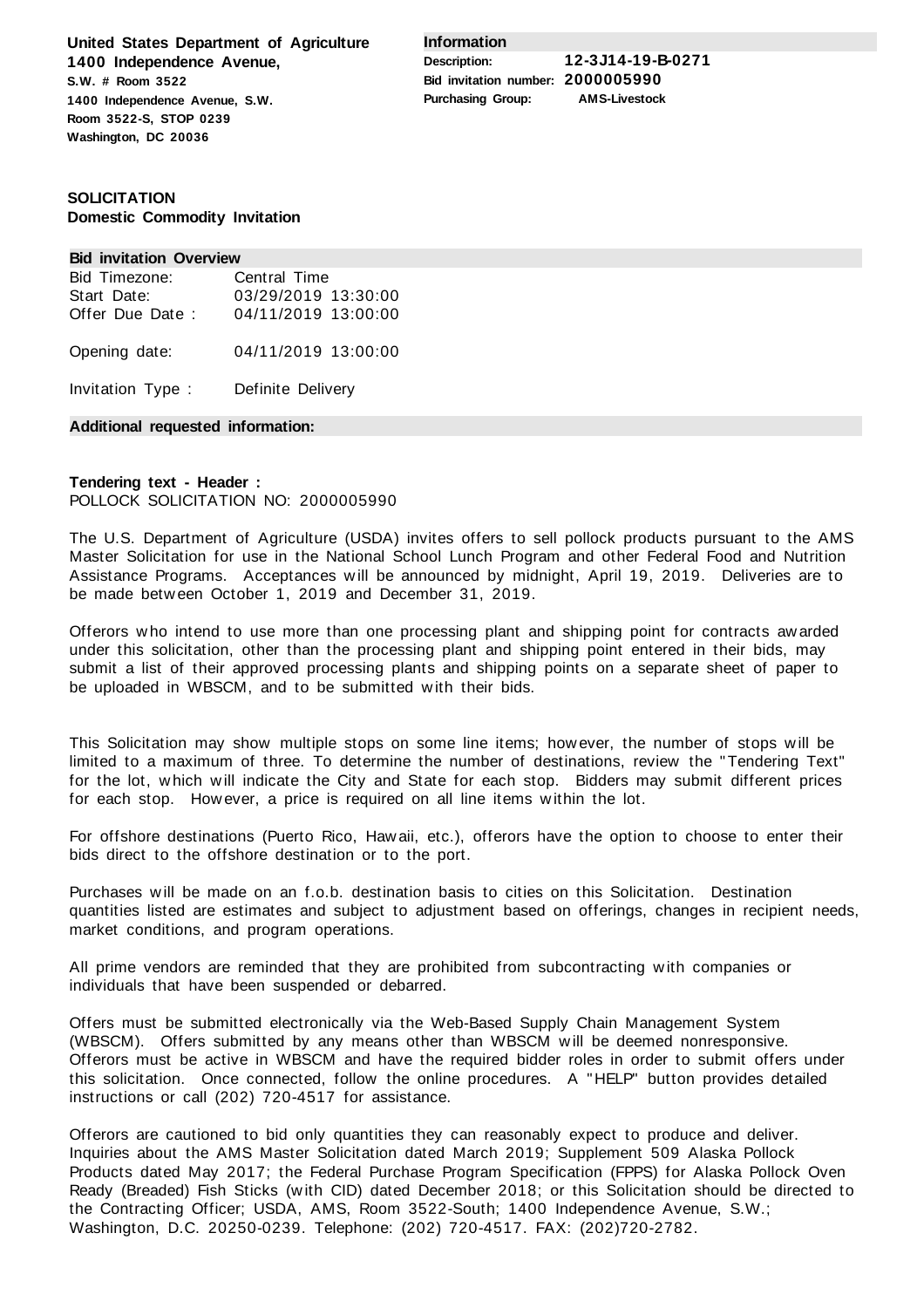| <b>SOLICITATION</b>                  | <b>Information</b>                                |                   |
|--------------------------------------|---------------------------------------------------|-------------------|
| <b>Domestic Commodity Invitation</b> | Description:<br>Bid invitation number: 2000005990 | 12-3J14-19-B-0271 |

---------------------

The USDA prohibits discrimination against its customers, employees, and applicants for employment on the bases of race, color, national origin, age, disability, sex, gender identity, religion, reprisal and where applicable, political beliefs, marital status, familial or parental status, sexual orientation, or all or part of an individual's income is derived from many public assistance program, or protected genetic information in employment or in any program or activity conducted or funded by the Department. (Not all prohibited bases will apply to all programs and/ or employment activities.) To file a complaint of discrimination, write: USDA, Office of the Assistant Secretary for Civil Rights, Office of Adjudication 1400 Independence Avenue, S.W., Washington, D.C.20250-9410, or call (866) 632-9992 (Toll-free Customer Service), (800) 877-8339 (Local or Federal relay), (866) 677-8642 (Relay voice users).

### **See attached documents:**

- 1 . FPPS Alaska Pollock Oven Ready Sticks December 2018
- 2 . Supplement 509 Alaska Pollock Products May 2017
- 3 . AMS Master Solicitation March 2019

#### **Attributes :**

OFFEROR CERTIFIES THAT THE OFFER IS MADE SUBJECT TO THE MASTER SOLICITATION; COMMODITY SUPPLEMENT AND/OR SPECIFICATION(S); THIS SOLICITATION; THE AGRICULTURE ACQUISITION REGULATIONS (AGAR) AND THE FEDERAL ACQUISITION REGULATIONS (FAR). Timely performance: Offeror and any subcontractor have completed required performance of any USDA contract prior to this bid opening.

Permitted values: - Have been delivered

- Have not been delivered
- Have not been delivered, but the Offeror has notified the Contracting Officer
- There are no existing contracts/purchase orders

OFFEROR REQUESTS HUBZONE SMALL BUSINESS PRICE EVALUATION PREFERENCE. APPLIES ONLY TO FIRMS CERTIFIED IN THE SMALL BUSINESS ADMINISTRATION#S HUBZONE PROGRAM (FAR SUBPART 19.13).MUST BE THE MANUFACTURER/PRODUCER OF THE PRODUCT TO RECEIVE A PRICE PREFERENCE

Furnish name, title, phone number, fax number, and e-mail address of person submitting this bid (must be an officer of the company or a person authorized to execute contracts/purchase orders on behalf of the bidder).

IS THE OFFEROR AN ENTITY THAT HAS FILED ARTICLES OF INCORPORATION IN ONE OF THE FIFTY STATES, THE DISTRICT OF COLUMBIA, OR THE VARIOUS TERRITORIES OF THE UNITED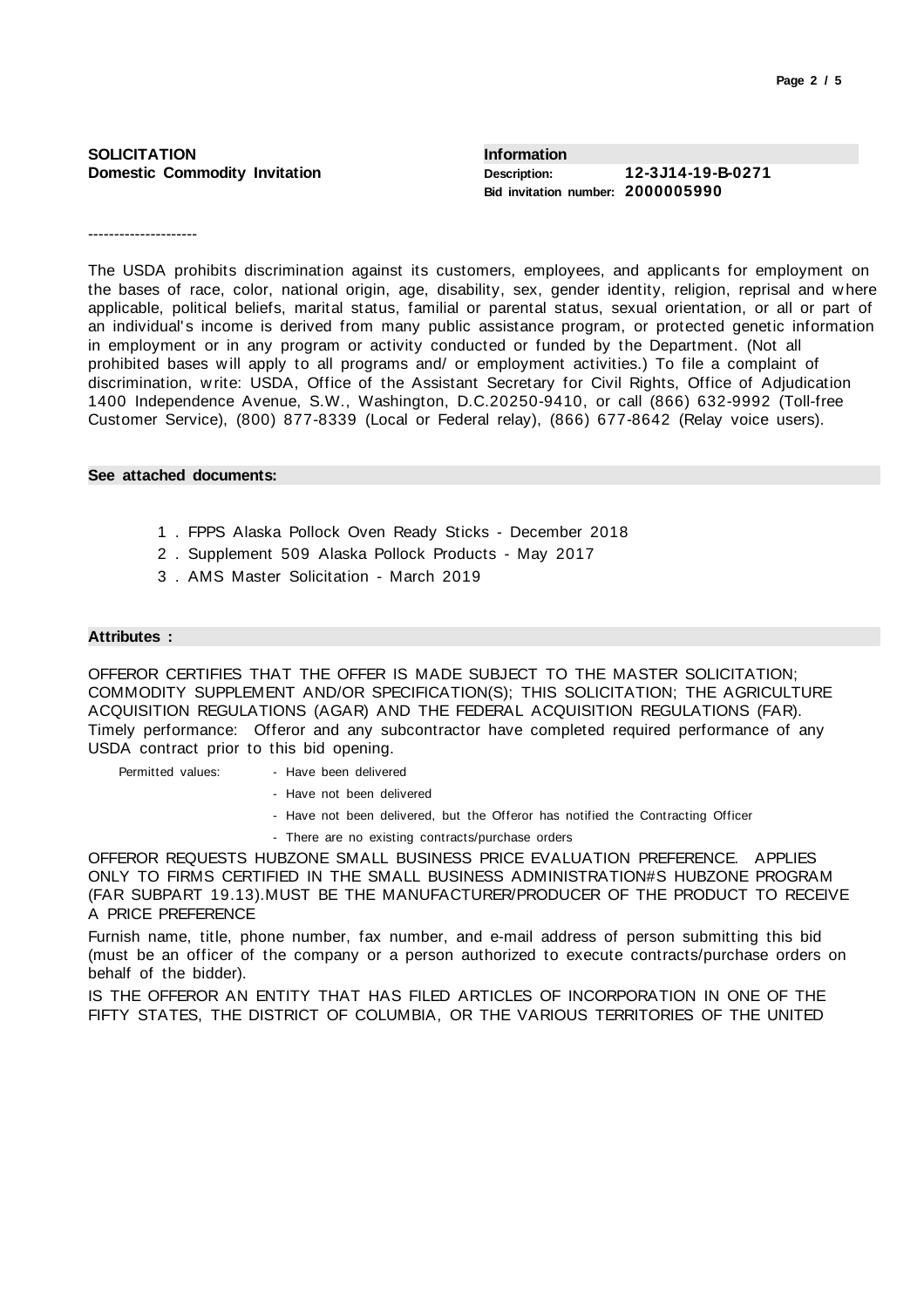| <b>SOLICITATION</b>                  | <b>Information</b>                |                   |
|--------------------------------------|-----------------------------------|-------------------|
| <b>Domestic Commodity Invitation</b> | Description:                      | 12-3J14-19-B-0271 |
|                                      | Bid invitation number: 2000005990 |                   |

STATES? YOU MUST ANSWER THE NEXT 3 QUESTIONS IF THE ANSWER FOR THIS QUESTION IS YES.

HAS THE OFFEROR BEEN CONVICTED OF A FELONY CRIMINAL VIOLATION UNDER FEDERAL OR STATE LAW IN THE 24 MONTHS PRECEDING THE DATE OF OFFER?

HAS THE OFFEROR HAD ANY OFFICER OR AGENT OF OFFEROR CONVICTED OF A FELONY CRIMINAL VIOLATION FOR ACTIONS TAKEN ON BEHALF OF OFFEROR UNDER FEDERAL OR STATE LAW IN THE 24 MONTHS PRECEDING THE DATE OF OFFER?

DOES THE OFFEROR HAVE ANY UNPAID FEDERAL TAX LIABILITY ASSESSED, WHICH ALL JUDICIAL AND ADMINISTRATIVE REMEDIES HAVE BEEN EXHAUSTED/LAPSED, THAT IS NOT BEING PAID IN A TIMELY MANNER PURSUANT TO AGREEMENT WITH THE AUTHORITY RESPONSIBLE FOR COLLECTING IT?

Offeror acknowledges receipt of the amendment(s) to the solicitation. Select N/A if no amendment was issued to the solicitation.

| Permitted values: |  | - Yes |
|-------------------|--|-------|
|                   |  | - No  |
|                   |  | - N/A |

# **Bid invitation Item details**

|    |     |                             | <b>Item Material Description</b>                 | Required by           |       | ZipCode Quantity |     |
|----|-----|-----------------------------|--------------------------------------------------|-----------------------|-------|------------------|-----|
| 10 |     | FISH, FROZEN                |                                                  |                       |       |                  |     |
|    |     |                             | 20 FISH AK POLLOCK STICKS FRZ PKG-20/2 LB        |                       |       |                  |     |
|    |     | <b>30 SACRAMENTO CA</b>     |                                                  |                       |       |                  |     |
|    | 40  | 110850                      | FISH AK POLLOCK STICKS FRZ PKG-20/2<br>LB        | 10/01/2019-10/15/2019 | 95828 | 38,000.000       | LB  |
|    | 50  | 110850                      | FISH AK POLLOCK STICKS FRZ PKG-20/2<br><b>LB</b> | 10/16/2019-10/31/2019 | 95828 | 38.000.000       | LB  |
|    |     | <b>60 SAVANNAH GA</b>       |                                                  |                       |       |                  |     |
|    | 70  | 110850                      | FISH AK POLLOCK STICKS FRZ PKG-20/2<br>LB        | 11/16/2019-11/30/2019 | 31404 | 38,000.000       | LB. |
|    | 80  | <b>CHICAGO IL</b>           |                                                  |                       |       |                  |     |
|    | 90  | 110850                      | FISH AK POLLOCK STICKS FRZ PKG-20/2<br>LB.       | 12/16/2019-12/31/2019 | 60632 | 38.000.000       | LB  |
|    |     | 100 WARREN MI               |                                                  |                       |       |                  |     |
|    |     | 110 110850                  | FISH AK POLLOCK STICKS FRZ PKG-20/2<br>LB        | 10/01/2019-10/15/2019 | 48091 | 38,000.000       | LB  |
|    |     | 120 VINELAND NJ             |                                                  |                       |       |                  |     |
|    | 130 | 110850                      | FISH AK POLLOCK STICKS FRZ PKG-20/2<br><b>LB</b> | 12/16/2019-12/31/2019 | 08360 | 38,000,000       | LB  |
|    |     | <i><b>140 LATHAM NY</b></i> |                                                  |                       |       |                  |     |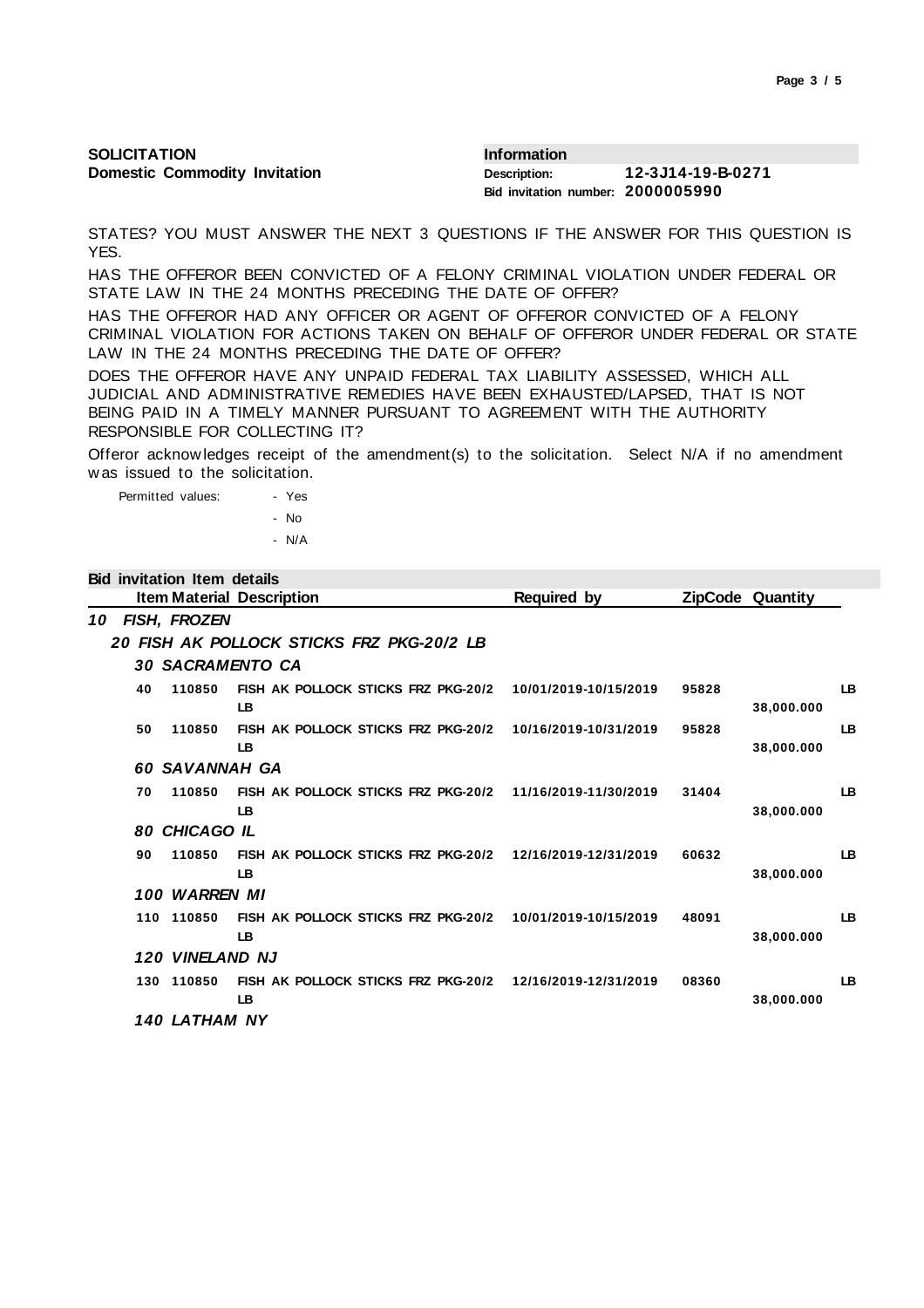**SOLICITATION**

**Domestic Commodity Invitation**

**Information Description: 12-3J14-19-B-0271 Bid invitation number: 2000005990**

|                        | <b>Item Material Description</b>                                                        | <b>Required by</b>    |       | ZipCode Quantity |           |
|------------------------|-----------------------------------------------------------------------------------------|-----------------------|-------|------------------|-----------|
| 150 110850             | FISH AK POLLOCK STICKS FRZ PKG-20/2<br><b>LB</b>                                        | 10/01/2019-10/15/2019 | 12110 | 38,000.000       | LB        |
| <b>160 SYRACUSE NY</b> |                                                                                         |                       |       |                  |           |
| 170 110850             | FISH AK POLLOCK STICKS FRZ PKG-20/2<br>LB                                               | 12/16/2019-12/31/2019 | 13209 | 38,000.000       | LB        |
| <b>180 PORTLAND OR</b> |                                                                                         |                       |       |                  |           |
| 190 110850             | FISH AK POLLOCK STICKS FRZ PKG-20/2<br>LB                                               | 12/16/2019-12/31/2019 | 97211 | 38,000.000       | LB        |
| <b>200 HOUSTON TX</b>  |                                                                                         |                       |       |                  |           |
| 210 110850             | FISH AK POLLOCK STICKS FRZ PKG-20/2<br>LB                                               | 11/16/2019-11/30/2019 | 77029 | 38,000.000       | LB        |
|                        | 220 LOT: 6526672 LINCOLN NE / OMAHA NE /                                                |                       |       |                  |           |
| 230 110850             | FISH AK POLLOCK STICKS FRZ PKG-20/2<br>LB                                               | 12/16/2019-12/31/2019 | 68504 | 9,520.000        | LB        |
| 240 110850             | FISH AK POLLOCK STICKS FRZ PKG-20/2<br>LB                                               | 12/16/2019-12/31/2019 | 68127 | 28,480.000       | LB        |
|                        | 250 LOT: 11549177 ERIE PA / WILLIAMSPORT                                                |                       |       |                  |           |
|                        | Tendering text - Item : LOT: 11549177 ERIE PA / WILLIAMSPORT PA /                       |                       |       |                  |           |
| 260 110850             | FISH AK POLLOCK STICKS FRZ PKG-20/2<br>LB.                                              | 12/01/2019-12/15/2019 | 16501 | 19,000.000       | LB        |
| 270 110850             | FISH AK POLLOCK STICKS FRZ PKG-20/2<br>LB                                               | 12/01/2019-12/15/2019 | 17701 | 19,000.000       | <b>LB</b> |
|                        | 280 LOT: 63600042 TOLEDO OH / YOUNGSTOWN                                                |                       |       |                  |           |
|                        | Tendering text - Item : LOT: 63600042 TOLEDO OH / YOUNGSTOWN OH /                       |                       |       |                  |           |
| 290 110850             | FISH AK POLLOCK STICKS FRZ PKG-20/2                                                     | 10/01/2019-10/15/2019 | 43609 |                  | LB        |
|                        | <b>LB</b>                                                                               |                       |       | 19,000.000       |           |
| 300 110850             | FISH AK POLLOCK STICKS FRZ PKG-20/2                                                     | 10/01/2019-10/15/2019 | 44509 |                  | <b>LB</b> |
|                        | LB                                                                                      |                       |       | 19,000.000       |           |
|                        | 310 LOT: 267042959 CHATTANOOGA TN / KINGS                                               |                       |       |                  |           |
|                        | Tendering text - Item: LOT: 267042959 CHATTANOOGA TN / KINGSPORT TN /<br>NASHVILLE TN / |                       |       |                  |           |
| 320 110850             | FISH AK POLLOCK STICKS FRZ PKG-20/2<br>LB                                               | 10/01/2019-10/15/2019 | 37406 | 12,680.000       | LB        |
| 330 110850             | FISH AK POLLOCK STICKS FRZ PKG-20/2<br>LB                                               | 10/01/2019-10/15/2019 | 37663 | 12,640.000       | LB        |
| 340 110850             | FISH AK POLLOCK STICKS FRZ PKG-20/2<br>LB                                               | 10/01/2019-10/15/2019 | 37228 | 12,680.000       | LB        |
|                        | 350 LOT: 683786989 BRADENTON FL / FORT MY                                               |                       |       |                  |           |